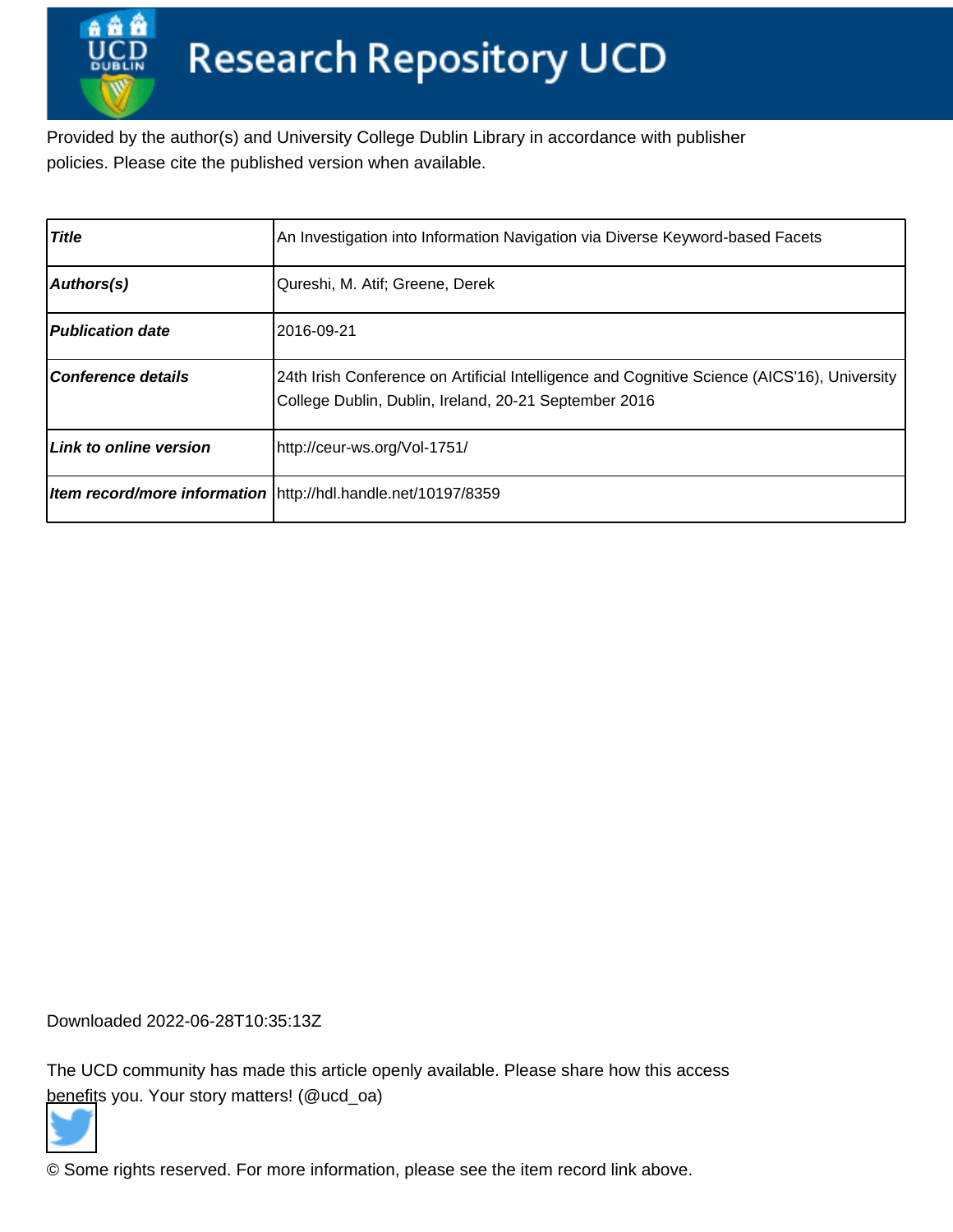# An Investigation into Information Navigation via Diverse Keyword-based Facets

M. Atif Qureshi and Derek Greene

Insight Centre for Data Analytics, University College Dublin, Ireland {muhammad.qureshi@ucd.ie, derek.greene@ucd.ie}

Abstract. In the age of information overload, it is necessary to provide effective information navigation tools that operate over unstructured textual data. Current state-of-the-art methods are limited in terms of providing effective exploration capabilities for various information seeking tasks, especially those arising in domains such as online journalism. Here we argue for improvements in faceted search systems, via new strategies for identifying keyword-based facets. Our proposed technique utilises a PageRank model operating over the graph of terms appearing in documents, while also employing novel methods for biasing significant terms and named entities. In addition, we consider the notion of diversity within extracted keywords in an effort to maximize coverage over a range of topics. We perform experimental evaluations over issues relevant to the Irish General Elections 2016, demonstrating the superior performance of our proposed technique.

## 1 Introduction

Web 2.0 technologies have enabled online information to grow at an exponential rate, with a sizable form of this information being textual in nature. To a large extent, the textual information is unstructured, leading to what is commonly known as "information overload" problem for lengthy text documents [5]. Generating effective summaries of these documents can help to minimize the impact of information overload. Recently the research community within text mining has looked into various methods for dealing with this problem [1]. Keyword extraction is one strategy that summarizes important aspects of a document, while enabling the reader to quickly contrast among documents using the selected keywords [2, 16, 18, 24].

Another emerging information-seeking paradigm is one where a user's information need is vague and exploratory in nature [22]. In these cases, classification of information nuggets into various facets, commonly known as "faceted search" [20], helps users in this knowledge discovery task. Similar to keyword extraction, faceted search attempts to organize unstructured information into a structure leading to a paradigm of exploratory information seeking [20]. Traditionally, faceted search systems organize document collections into various attributes, and allow the user to navigate along the various organized attributes.

Despite sharing a common goal of organizing unstructured text into structured information, to the best of our knowledge keyword extraction and faceted search have not been explored in combination with each other. Previous approaches for faceted search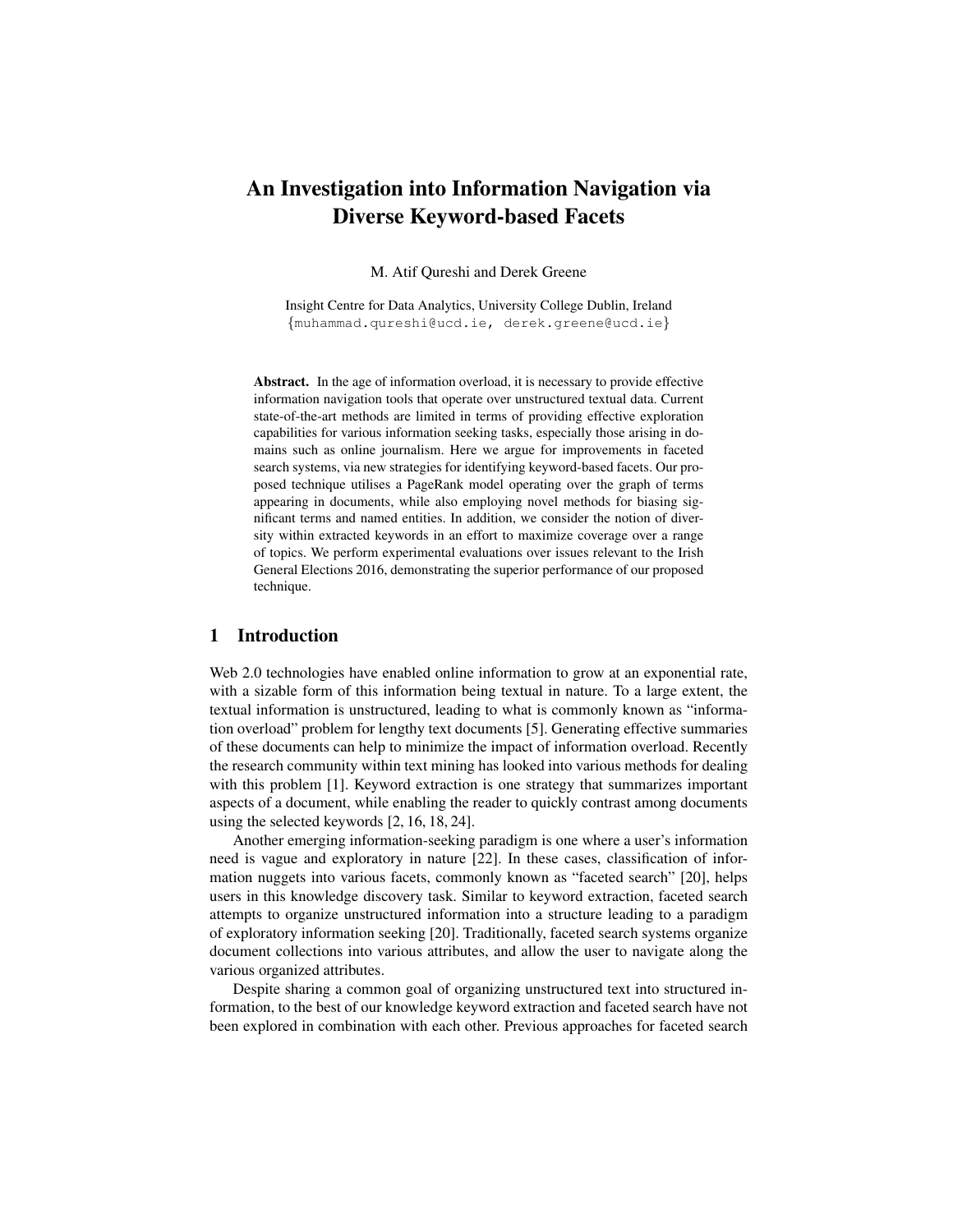have attempted to extract various facets from within textual metadata  $[4]$ <sup>1</sup> and tend to limit exploration to useful knowledge hidden within the textual content. Such exploration can be particularly helpful for textual data containing a variety of useful topics from which meaningful inferences can be made. Consider for example the case of a journalist wishing to examine the various ways in which news sources are reporting on different issues that are relevant to an on-going election campaign. In such a scenario, faceted search can offer a way to support extensive navigation required by the journalist, and more so if the facets are extracted from within the text appearing in news articles rather than metadata alone. This preliminary study proposes to utilize keywords for the refinement of faceted search thereby leading to exploration of novel information, and presents as a case-study extraction of keyword-based facets from within news articles. Our approach to keyword extraction models a document as a graph of terms to which we apply biased PageRank followed by maximization of topical coverage through extraction of diverse aspects of a given topic. We demonstrate the effectiveness of keyword-based facets through a system-centric evaluation on a dataset of news articles collected from eight different Irish and international news sources.

The remainder of this paper is organized as follows. In Section 2, we provide an overview of related work. In Section 3, we present a detailed explanation of the manner in which we extract diverse keyword-based facets. In Section 4, we present experimental evaluations on various queries applied to the news article dataset to demonstrate the usefulness of our approach. In Section 5, we conclude the paper with a discussion of possible future extensions.

# 2 Related Work

Our work here touches on a number of different fields. In the following we review related work in keyword extraction together with faceted search. We also highlight how our work differs from existing approaches.

#### 2.1 Keyword Extraction

Recent years have seen keyword extraction as a dominant technique for summarizing the contents of a text corpus, with numerous applications in various information access tasks such as query expansion, document classification, and document clustering, to name but a few.

Due to the differences in the nature of textual documents, generally four document specific factors have influenced keyword extraction techniques: document length, structural consistency of the document, possibility of topic change within the document, and possibility of topic correlation among topics within the document [7]. The longer the document, the more candidate keywords are available (e.g. scientific articles and technical reports compared to news articles and emails). A well structured document contains certain sections (fields) and formatting that can be exploited for keyword extraction,

<sup>&</sup>lt;sup>1</sup> The most popular faceted search interfaces have been deployed on e-commerce sites where the data contains pre-defined attributes (price, genre etc.) from which facets are extracted.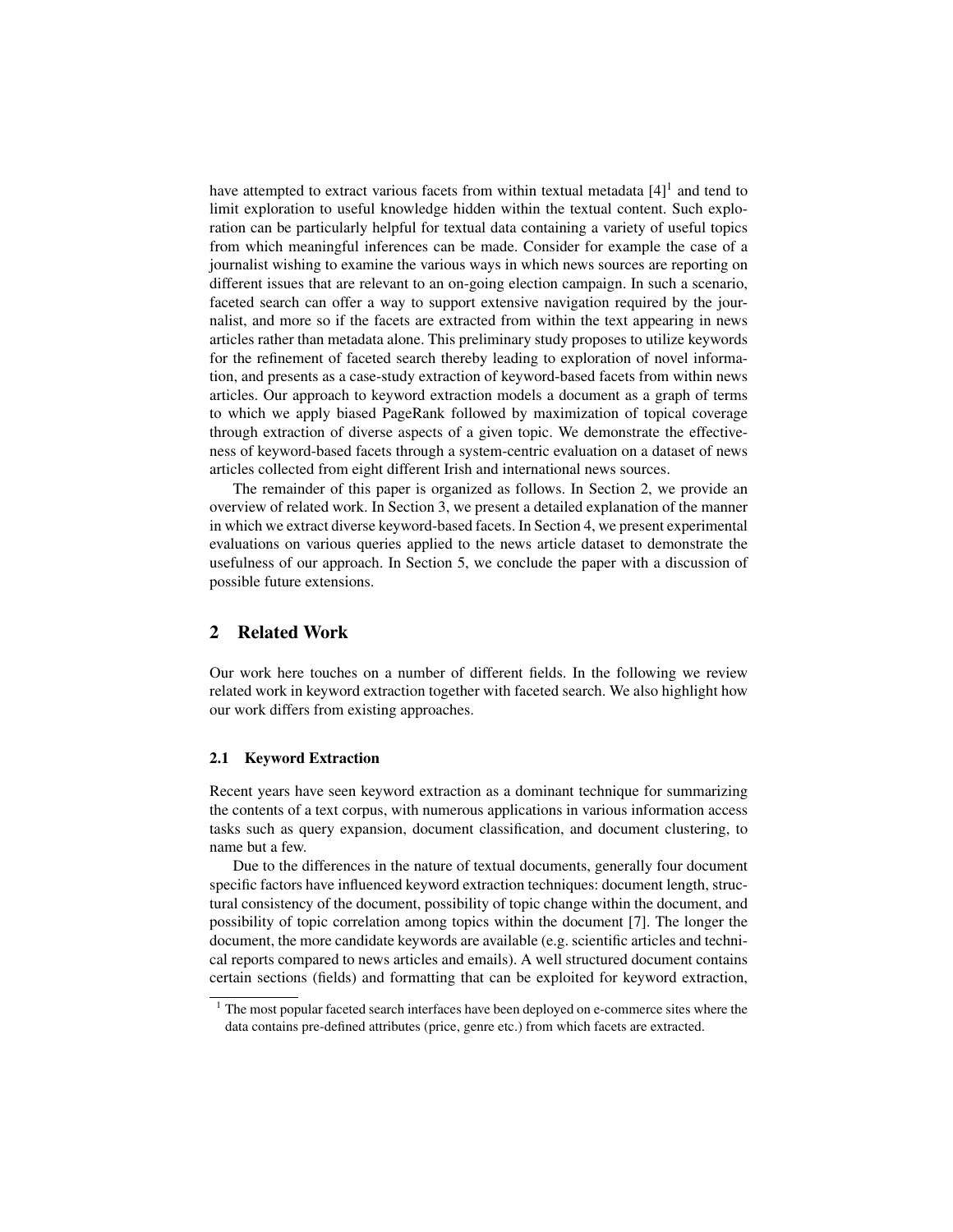such as a scientific paper's title and abstract [12], and metadata of webpages [25]. Documents such as conversational texts, logs of open-ended meetings generally contain several topics in sequence (as in talking points), and in such type of documents a topical change happens as the discussion moves [11], e.g., first topic can be about cleaning, second can be related to cooking, etc. Documents such as news articles and scientific articles can possess a topical correlation (i.e., interconnected topics) in the entire flow of the article, unlike informal chat. Therefore, in these type of documents the keywords are usually related to one another [18, 21].

Several approaches have been proposed in the literature to address the problem of keyword extraction from a piece of text. However, keyword extraction is generally performed in two steps. First a list of candidate keywords are extracted using some heuristics, and then each candidate is scored using either a supervised or an unsupervised strategy. A candidate keyword is typically extracted on the basis of n-grams [10, 17], words with specific parts of speech tags (i.e. nouns, verbs, adjectives) [14, 18], noun phrases [23], words other than stopwords [15], and n-grams appearing as Wikipedia articles titles [6]. Scoring each candidate keyword in a supervised strategy is influenced by the selection of different features and by the process of task re-definition. Scoring in an unsupervised strategy is often addressed using graph-based approaches or topic modeling.

#### 2.2 Faceted Search

Faceted search has been dominant in commercial applications, with prime examples being e-commerce sites such as those of IBM Websphere and Amazon. Within the academic setting, Flamenco by Hearst [9] is one of earliest faceted search systems which uses rich metadata in a flexible manner to guide the user's navigational behavior. The traditional definition of facets says that it consists of a "a set of meaningful labels organized in such a way as to reflect the concepts relevant to a domain" [8]. Earlier works however are limited in the sense that properties and dimensions of document collections are used to extract facets and textual data with its inherently unstructured nature cannot be organized properly into facets. This led the research community towards methods for automatic facet extraction through lexical subsumption [3], synsets and hypernym relations from WordNet [19], and personalized PageRank on ODP categories [13]. These efforts remain limited to defining concept hierarchies for document collections thereby limiting information discovery to a few broad concepts.

We propose to advance faceted search through the utilization of keyword-based facets, and present a prototype of such a system applied to news articles. The system aims to address limitations of current faceted search systems by facilitating navigation at a higher granularity than what is allowed by current systems. To this end, we extract keywords from within retrieved news articles in response to a certain query, while maximizing the topical coverage and hence, the diversity of extracted keywords. Note that this differs from traditional keyword extraction where the document corpus is static in nature.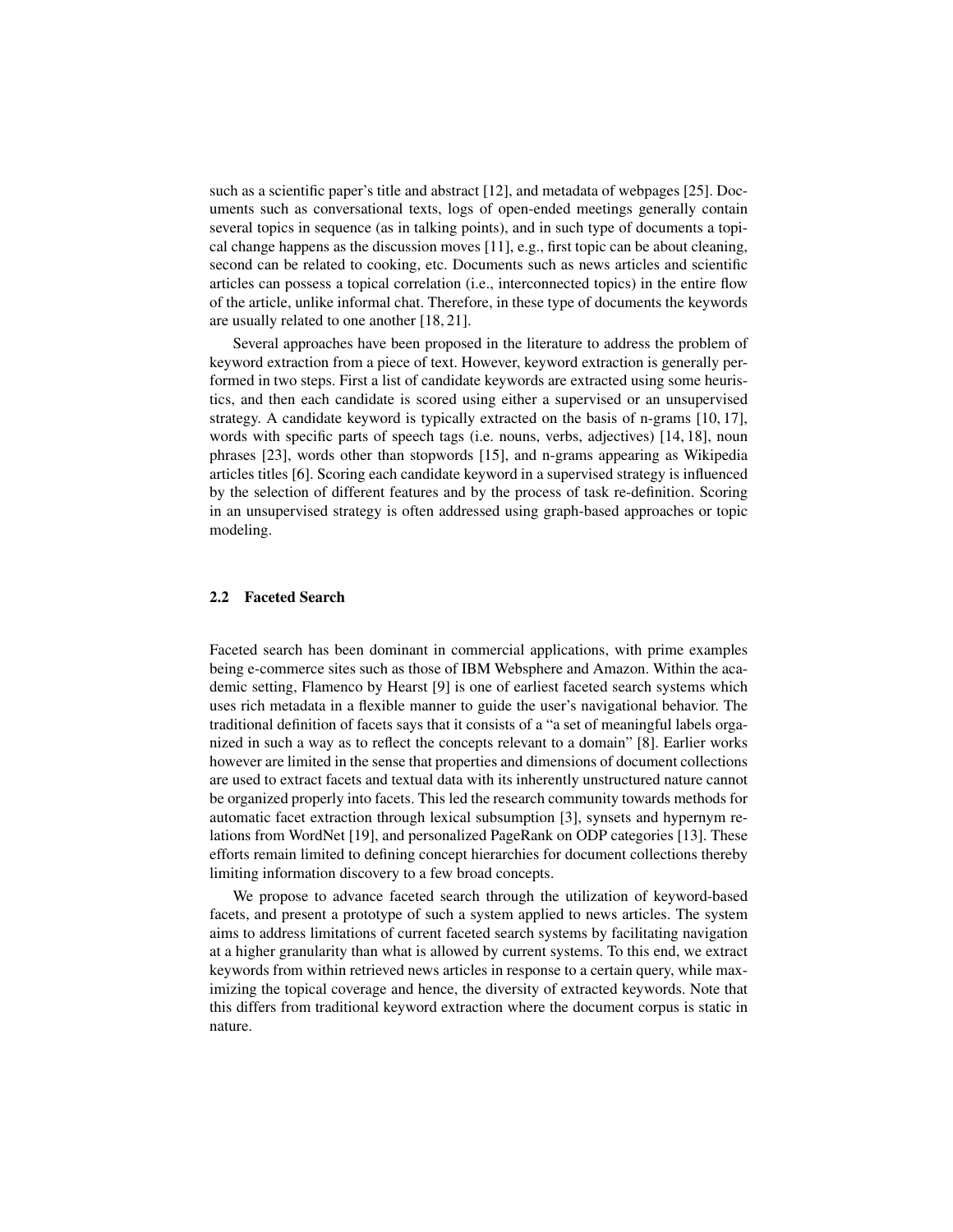# 3 Methodology

In this section, we present an overview of our methodology for the extraction of diverse keywords. We first explain how we utilize biased PageRank for the process of keyword extraction followed by an explanation of our technique to maximize diversity within the extracted keywords.

## 3.1 Keyword Extraction

As mentioned in Section 1, we apply PageRank to the graph of terms appearing in a given document. The effectiveness of graph-based ranking algorithms in Web search applications has encouraged researchers to apply similar models to textual data for natural language processing. TextRank by Mihalcea and Tarau [18] is an example of such a model, and we follow a similar intuition by treating terms within a document as nodes with edges between terms that co-occur. It is significant to note that the existing keyword extraction techniques utilise a static corpus while our computation is of a dynamic, real-time nature over a set of documents generated in response to a query<sup>2</sup>. We list below a number of ways in which our proposed technique differs from TextRank:

- We apply the keyword extraction model over a collection of documents instead of using a single document.
- We define edge weights between the terms with respect to word distance (as an exponential decay factor) between them, instead of uniform edge weights within a fixed window length.
- We use the relevance score of each document in relation to the query to further bias the PageRank node vector (i.e., terms extracted from a each document are biased towards the relevance score).
- Lastly, we identify significant terms from the corpus through chi-square test of independence, and further bias the PageRank node vector for these significant terms and named entities in the document collection.

We now explain the various steps of our keyword extraction process:

- 1. We apply cost-effective, time-series-based clustering to the ranked list of documents<sup>3</sup>. We cluster the retrieved documents using a single feature which is the creation time-stamp of each document. We argue that sub-topics of similar interests are usually clustered around a specific time window. For example: pre-election, on the election day, and post-election can be three different time windows, clustering various sub-topics around the main topic "elections".
- 2. We pick the top retrieved articles, in proportion to the size of each cluster. This reduces the full set of documents to a representative sub-sample of documents prior to the application of PageRank. For example, the volume of documents may be higher around the election dates as opposed to a few months before the elections hence resulting in a larger number of articles for the "election" cluster.

<sup>&</sup>lt;sup>2</sup> Recall from Section 1 and 2 that our main goal is to propose keywords as facets for information navigation in a faceted search system.

<sup>&</sup>lt;sup>3</sup> These are basically the ranked list of documents retrieved in response to a query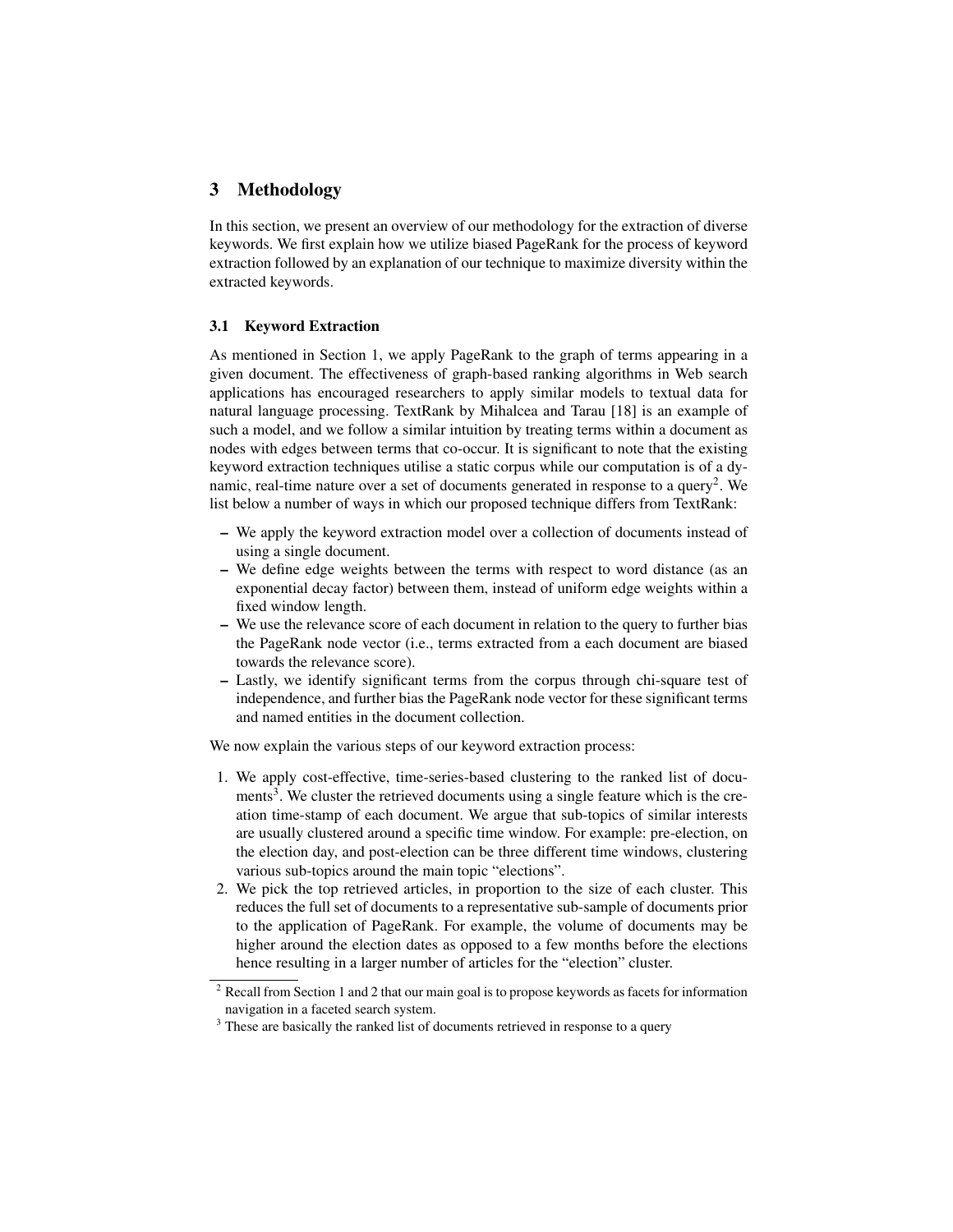3. We apply biased PageRank to the reduced set of documents from the previous step and extract single terms representative of the document collection. To ensure further computational efficiency, we compute the PageRank scores for terms appearing in titles and sub-titles of documents only, which helps reduce the size of the term graph for real-time operation.

Finally, we merge single terms identified by biased PageRank to extract bigrams keywords. To achieve this, we add the individual PageRank scores of the co-occurring terms according to their probability of co-occurrence implying that n-grams that co-occur frequently within the documents retrieved are highly likely to constitute a keyword. This step utilises the terms in entire document instead of titles and sub-titles alone.

## 3.2 Maximizing Topical Coverage of Extracted Keywords

One potential limitation of utilizing biased PageRank for keyword extraction is the selection of keywords that are redundant in terms of coverage over a range of different sub-topics. This limits the coverage of diverse topics in response to a given query. We illustrate with an example from the news domain: in response to the query "syria" our algorithm retrieves keywords "syria state", "syria russian" and "syria government". which do not cover a wide variety of topics. It is therefore essential to ensure a coverage of a maximum range of diverse topics through the extracted keywords (or facets). We utilize the documents retrieved with a given keyword to measure the "freshness" of a given keyword. Here, freshness is the probability of the number of unique documents that a certain keyword is able to retrieve compared to other keywords (or facets), and this is then multiplied with the PageRank score calculated from Section 3.1.

Finally, keywords with highest scores after the application of proposed freshness strategy are extracted as facets. To return to our example query "syria", our algorithm is now able to retrieve keywords "syria talks", "syria un" and "syria vote" which are more diverse and maximize the coverage over a range of different sub-topics.

| <b>News Source</b> | No. of Articles |
|--------------------|-----------------|
| Independent        | 50,309          |
| <b>BBC</b>         | 35,179          |
| <b>Irish Times</b> | 30,919          |
| Irish Examiner     | 19.258          |
| <b>RTE</b>         | 18,299          |
| Reuters            | 17,899          |
| The Journal        | 12,020          |
| Al Jazeera         | 2,786           |

Table 1. Information about news sources and articles in each news source.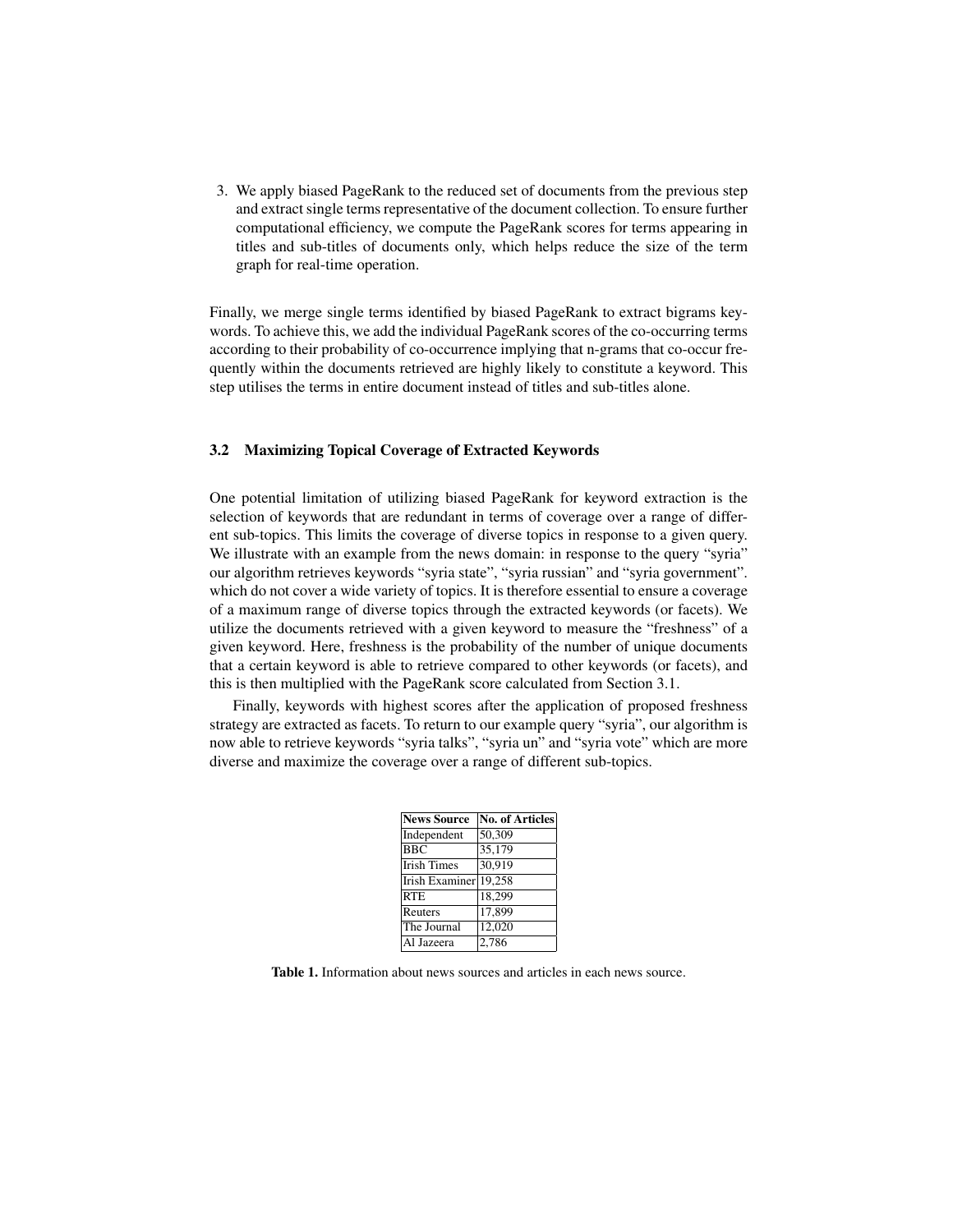| <b>Algorithm</b> | Facets                                                         |
|------------------|----------------------------------------------------------------|
|                  | Proposed algorithm independent water, cork water, irish policy |
| TextRank         | future, charges, system                                        |
| <b>TFxIDF</b>    | new ireland, ireland new, year ireland                         |

Table 2. Top-3 facets by various algorithms for the query "Irish water".

| <b>Algorithm</b> | Facets                                                                     |
|------------------|----------------------------------------------------------------------------|
|                  | Proposed algorithm education secretary, education system, education scheme |
| <b>TextRank</b>  | system, next, years                                                        |
| <b>TFxIDF</b>    | school education, new school, education schools                            |

Table 3. Top-3 facets by various algorithms for the query "education".



Fig. 1. Experimental results for "cumulative return", "average novelty", and "f-measure" corresponding to the query"Irish water".

| <b>Algorithm</b> | Facets                                                         |
|------------------|----------------------------------------------------------------|
|                  | Proposed algorithm housing minister, housing top, cork council |
| <b>TextRank</b>  | market, house, year                                            |
| TFxIDF           | housing dublin, dublin housing, housing crisis                 |

Table 4. Top-3 facets by various algorithms for the query "housing".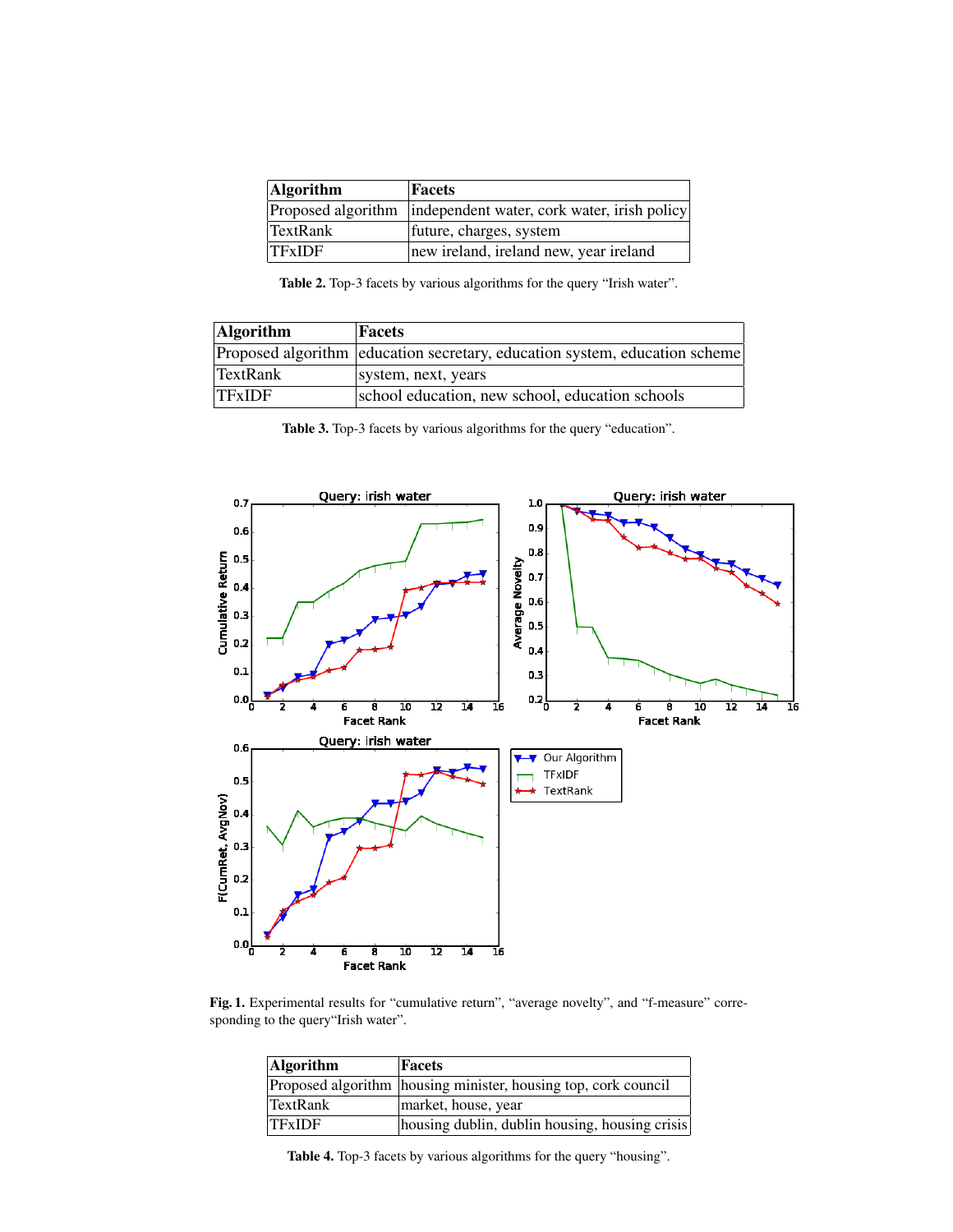

Fig. 2. Experimental results for "cumulative return", "average novelty", and "f-measure" corresponding to the query "education".

## 4 Experimental Evaluations

In this section, we present experimental evaluations over two system-centric measures which demonstrate the strength of our keyword-based facets in a real-time information retrieval setting. Our dataset comprises news articles extracted from eight different news sources,<sup>4</sup> and we show results for three different information access needs. Table 1 shows detailed statistics about the number of articles from each news source, and they cover a period from 8th July, 2015 to 7th April, 2016. We utilize system-centric

<sup>&</sup>lt;sup>4</sup> The Irish Independent, The Irish Times, The Irish Examiner, RTÉ, The Journal, BBC, Reuters, Al Jazeera.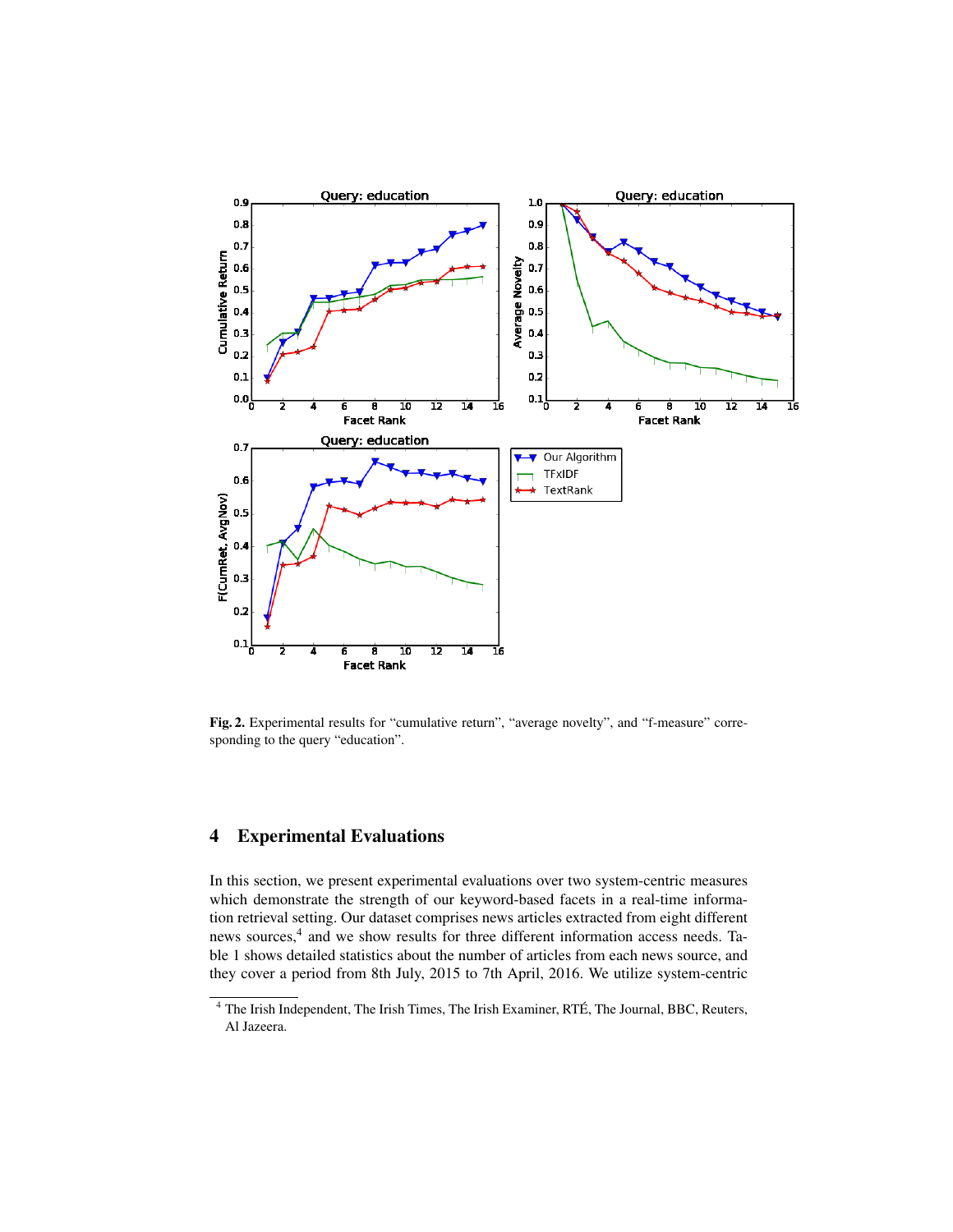

Fig. 3. Experimental results for "cumulative return", "average novelty", and "f-measure" corresponding to the query "housing'.'

evaluation measures, namely, *cumulative return* and *average novelty*. Cumulative return is defined as the coverage of the total number of documents retrieved by all facets relative to the total number of documents returned without using faceted search. Average novelty is the average ratio between the unique documents retrieved at each pair of successive facets. Both measures effectively help us to quantify the various ways in which facets aid the process of information navigation – cumulative return indicates the potential of facets to return as many documents as possible; average novelty indicates the potential of facets to return as many undiscovered documents as possible. We use these measure to compare our proposed approach to two existing competing approaches – TextRank and TFxIDF.

In what follows we present experimental results for three important issues of concern during Irish General Election 2016, namely "irish water", "education", and "housing". A journalist monitoring various issues surrounding Irish Elections 2016 needs ex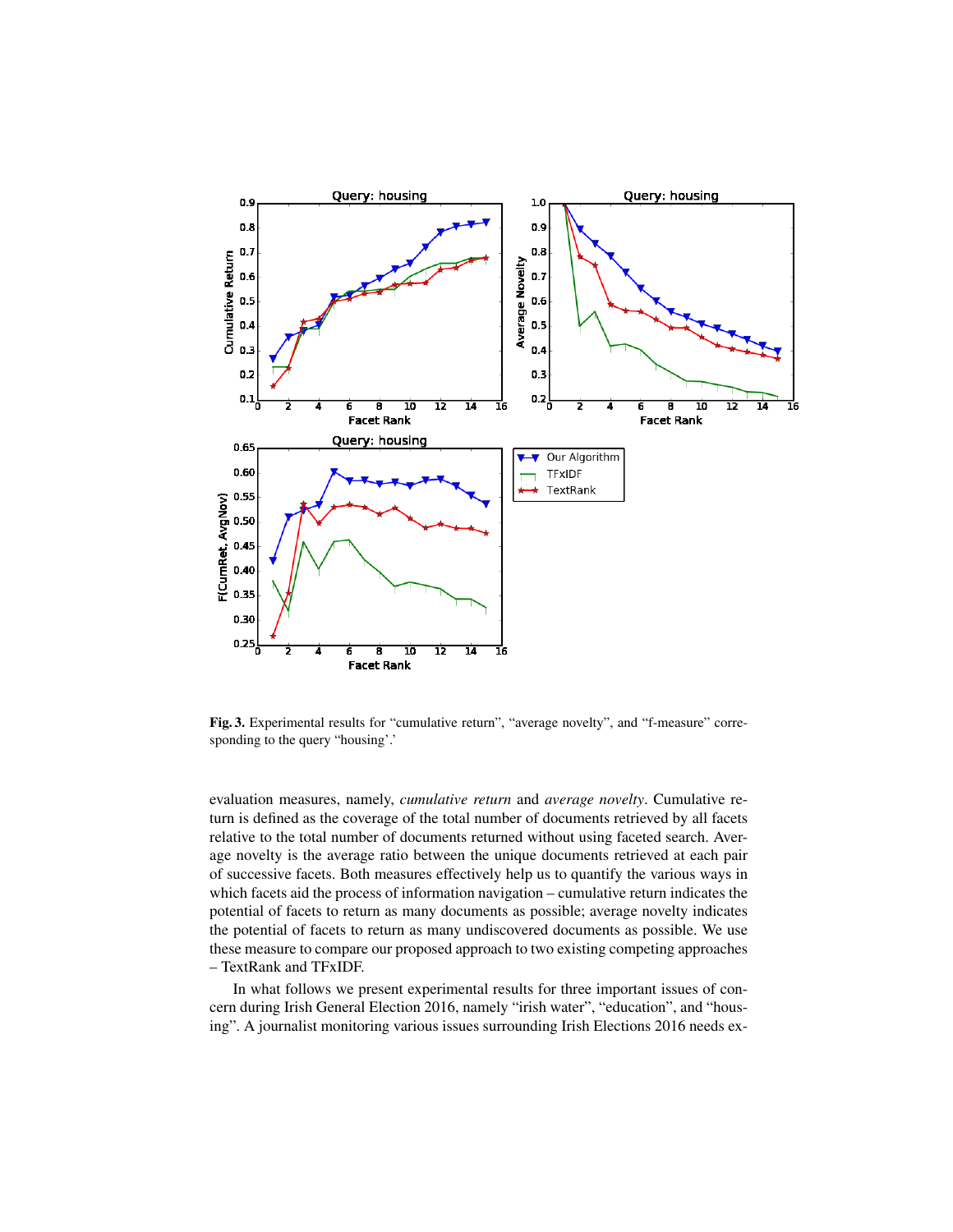tensive information navigation capabilities for queries issued in response to the above issues. Tables 2, 3 and 4 show the facets returned by our algorithm and the two competitors. From these results, it is evident that our algorithm extracts informative facets. As further proof of concept, we utilize the facets returned by the three algorithms to retrieve more documents and plot "cumulative return" together with "average novelty" for each of the three queries. Figures 1, 2 and 3 show the experimental results for each of these queries; and we also give an overall picture through f-score<sup>5</sup> between "cumulative" return" and "average novelty".

In the case of the query "Irish Water" as shown in Figure 1, TFxIDF demonstrates higher "cumulative return" but our algorithm fetches new documents at the higher rate as shown by "average novelty". This implies that TFxIDF is able to retrieve overall more documents through its extracted facets, but these documents are retrieved under general facet terms which are generally not informative or representative of the original query "Irish Water" (refer to the list of top terms in Table 1, and observe the non-informative facets in terms of human intuition for TFxIDF). In the case of the queries "education" and "housing", our algorithm predominantly outperforms TFxIDF and TextRank.

## 5 Conclusion and Future Work

In this paper we have proposed an approach to utilize keywords for effective information navigation in faceted search systems. Current approaches to faceted search operate over metadata or hierarchical concepts, and we proposed an improvement over this in the form of keyword-based facets. Our technique made use of a graph-based modeling over terms of a document with the documents being retrieved in response to a query. We used significant terms and named entities to bias PageRank over the graph of terms followed by application of a diversity-aware strategy called "freshness". Experimental evaluations over issues pertaining to Irish General Elections 2016 showed the superiority of our technique. As future work, we aim to present more extensive experimental evaluations, by means of both system-centric and user-centric evaluation measures as applied to feedback coming from a user study.

Acknowledgments: This publication has emanated from research conducted with the support of Science Foundation Ireland (SFI) under Grant Number SFI/12/RC/2289.

## References

- 1. C. C. Aggarwal and C. Zhai. *Mining text data*. Springer Science & Business Media, 2012.
- 2. A. Csomai and R. Mihalcea. Linking educational materials to encyclopedic knowledge. In *Proceedings of the 2007 Conference on Artificial Intelligence in Education: Building Technology Rich Learning Contexts That Work*, pages 557–559, Amsterdam, The Netherlands, The Netherlands, 2007. IOS Press.
- 3. W. Dakka, P. G. Ipeirotis, and K. R. Wood. Automatic construction of multifaceted browsing interfaces. In *Proceedings of the 14th ACM International Conference on Information and Knowledge Management*, CIKM '05, pages 768–775, Bremen, Germany, 2005.

<sup>&</sup>lt;sup>5</sup> It is simply the harmonic mean between the two measures.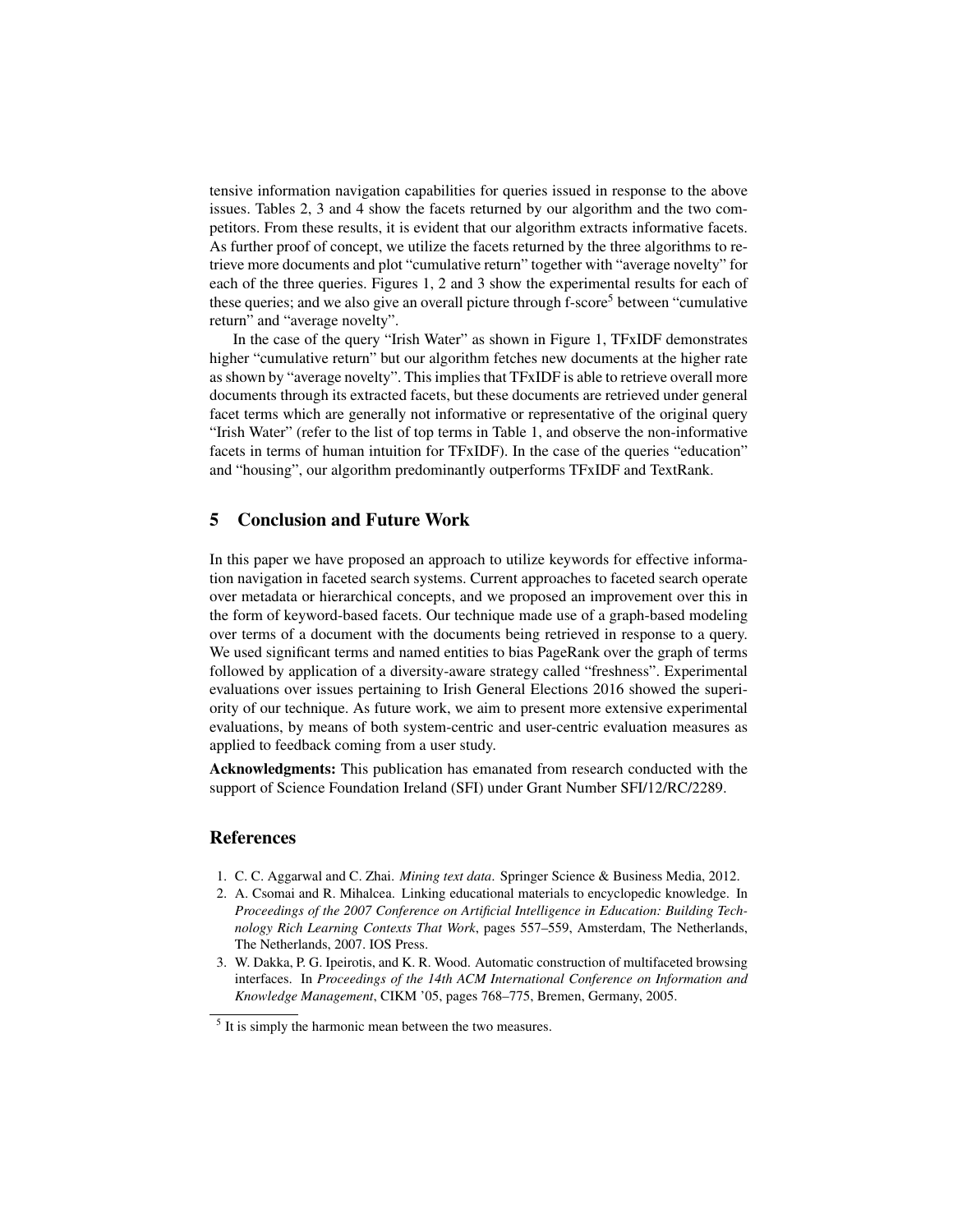- 4. D. Dash, J. Rao, N. Megiddo, A. Ailamaki, and G. Lohman. Dynamic faceted search for discovery-driven analysis. In *Proceedings of the 17th ACM Conference on Information and Knowledge Management*, CIKM '08, pages 3–12, Napa Valley, California, USA, 2008.
- 5. R. Feldman and J. Sanger. *The text mining handbook: advanced approaches in analyzing unstructured data*. Cambridge University Press, 2007.
- 6. M. Grineva, M. Grinev, and D. Lizorkin. Extracting key terms from noisy and multitheme documents. In *Proceedings of the 18th international conference on World wide web*, WWW '09, pages 661–670, Madrid, Spain, 2009.
- 7. K. S. Hasan and V. Ng. Automatic keyphrase extraction: A survey. In *Proceedings of the Association for Computational Linguistics (ACL)*, ACL 2014, pages 1262–1273, Baltimore, Maryland, USA, 2014.
- 8. M. Hearst. Design recommendations for hierarchical faceted search interfaces. In *ACM SIGIR workshop on faceted search*, pages 1–5. Seattle, WA, 2006.
- 9. M. A. Hearst. Next generation web search: Setting our sites. *IEEE Data Eng. Bull.*, 23(3):38– 48, 2000.
- 10. A. Hulth. Improved automatic keyword extraction given more linguistic knowledge. In *Proceedings of the 2003 Conference on Empirical Methods in Natural Language Processing*, EMNLP '03, pages 216–223, Sapporo, Japan, 2003. Association for Computational Linguistics.
- 11. S. N. Kim and T. Baldwin. Extracting keywords from multi-party live chats. In *Proceedings of the 26th Pacific Asia Conference on Language, Information, and Computation*, pages 199– 208, Bali, Indonesia, 2012.
- 12. S. N. Kim, O. Medelyan, M.-Y. Kan, and T. Baldwin. Automatic keyphrase extraction from scientific articles. *Language resources and evaluation*, 47(3):723–742, 2013.
- 13. C. Kohlschutter, P.-A. Chirita, and W. Nejdl. Using link analysis to identify aspects in faceted ¨ web search. In *SIGIR'2006 Faceted Search Workshop*, pages 55–59. Seattle, WA, 2006.
- 14. F. Liu, D. Pennell, F. Liu, and Y. Liu. Unsupervised approaches for automatic keyword extraction using meeting transcripts. In *Proceedings of Human Language Technologies: The 2009 Annual Conference of the North American Chapter of the Association for Computational Linguistics*, NAACL '09, pages 620–628, Boulder, Colorado, 2009.
- 15. Z. Liu, P. Li, Y. Zheng, and M. Sun. Clustering to find exemplar terms for keyphrase extraction. In *Proceedings of the 2009 Conference on Empirical Methods in Natural Language Processing: Volume 1 - Volume 1*, EMNLP '09, pages 257–266, Singapore, 2009.
- 16. Y. Matsuo and M. Ishizuka. Keyword extraction from a single document using word cooccurrence statistical information. *International Journal on Artificial Intelligence Tools*, 13(01):157–169, 2004.
- 17. O. Medelyan, E. Frank, and I. H. Witten. Human-competitive tagging using automatic keyphrase extraction. In *Proceedings of the 2009 Conference on Empirical Methods in Natural Language Processing: Volume 3 - Volume 3*, EMNLP '09, pages 1318–1327, Singapore, 2009.
- 18. R. Mihalcea and P. Tarau. Textrank: Bringing order into text. In *Proceedings of the 2004 Conference on Empirical Methods in Natural Language Processing , EMNLP 2004*, pages 404–411, Barcelona, Spain, 2004.
- 19. E. Stoica, M. A. Hearst, and M. Richardson. Automating creation of hierarchical faceted metadata structures. In *HLT-NAACL*, pages 244–251, Rochester, New York, USA, 2007.
- 20. D. Tunkelang. Faceted search. *Synthesis lectures on information concepts, retrieval, and services*, 1(1):1–80, 2009.
- 21. P. Turney. Coherent keyphrase extraction via web mining. In *Proceedings of the 18th International Joint Conference on Artificial Intelligence*, pages 434–439, Acapulco, Mexico, 2003.